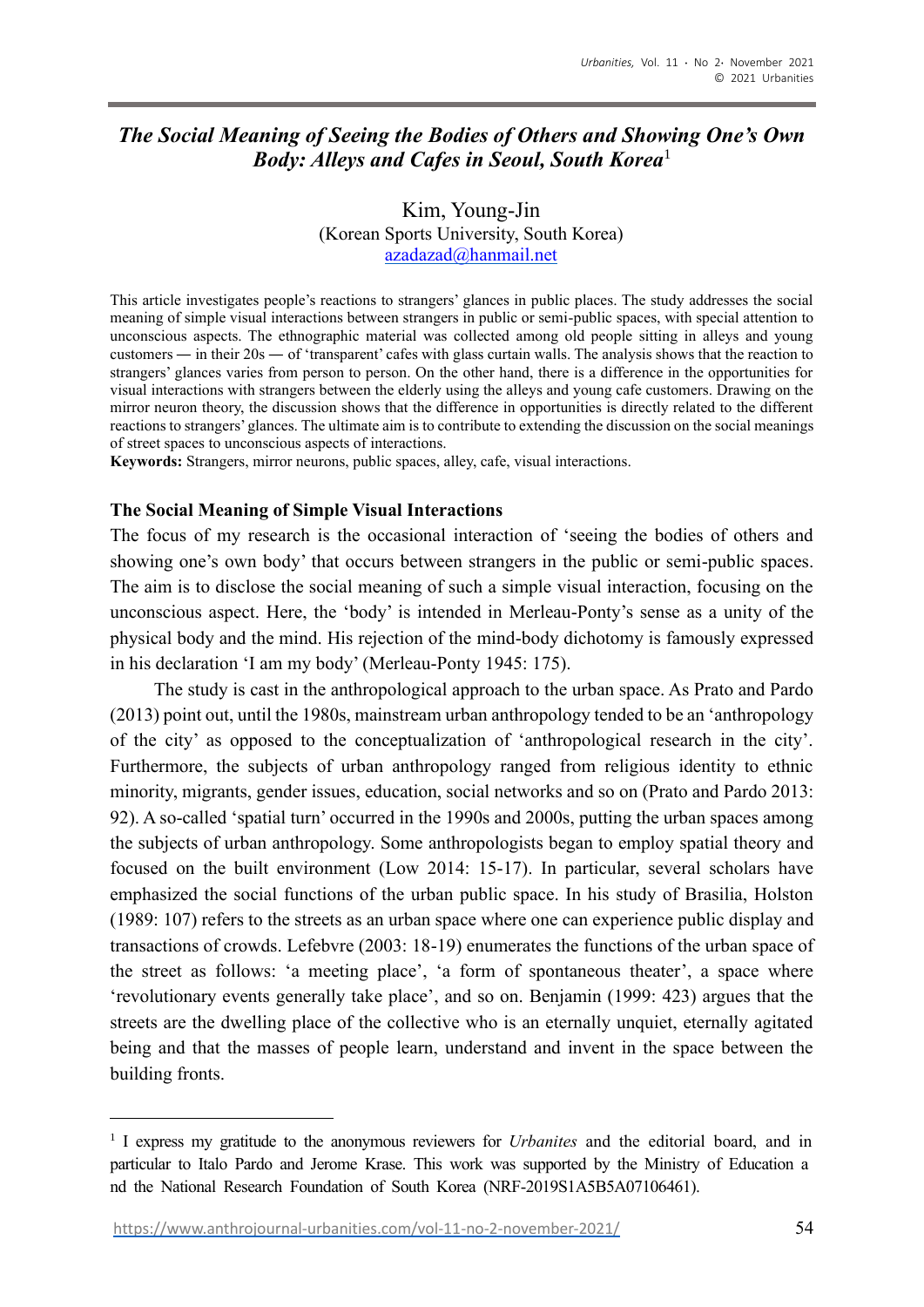However, unlike the above-mentioned studies, in discussing the social function of the streets, the present article focuses on the unconscious aspect of street encounters. In agreement with the approach that consider strangers as a major factor of public urban spaces (Jacobs 2010: 273; Lofland 1985: viii), this article focuses on very simple visual interactions that happen between people in the streets.

Academic debate on the visual interactions of strangers in the public spaces owes a great deal to Goffman's book, *Behavior in Public Places* (1963). According to Goffman, unfocused interactions are the kind of non-spoken communication that occurs when one person enters another person's field of view at an instant, and such interaction usually occurs in the situation of 'sheer and mere copresence' in relatively unobstructed places like public streets (Goffman 1963: 17-24, 33). These unfocused interactions comprise body idiom, that is, the bodily appearance and personal act such as dress, bearing, movement and position, sound level, physical gestures (Goffman 1963: 33). Goffman (1963: 35) argues that an aggregate of individuals constitutes a society when everyone shares some knowledge about body idioms. Gehl (2011: 21) points out that we get information about the outside social world by just being with others, and through this information we establish a confident relationship with the world around us.

Current academic interest in the visual interactions of strangers is reflected in the growing number of studies on the public realm. Lofland (1998: 77) notes that popular public realms are associated with pleasure and people-watching is one of the sources of such pleasure. Lofland defines 'public realm' as a social territory, the world of strangers and 'streets' (Lofland 1998: 10, 51). On a different level, Whyte (1980), a pioneer of visual sociology, recorded and analysed the streets of New York from different perspectives, using several kinds of cameras, and identified not only environments (movable chairs, fountains, etc.) but also people (pedestrians, musicians, etc.) as key elements that attract people in the public spaces (Lofland 1980: 19). In a similar line, research on urban life tends to rely on 'seeing' both as research methods and in relation to the research subject (Krase 2012: 20).

As I mentioned, the aim of this article is to extend the study of the social function of visual interactions between strangers in urban public spaces to the unconscious level. The 'mirror neuron' theory makes such an attempt possible. Mirror neurons have radically changed our understanding of social interactions (Keysers 2011: 10). According to this theory, some specific neurons 'mirror' the behaviour and emotions of the people surrounding us in a way that others become part of us. From such perspective, social cognition is understood as a form of communication that relies on the resemblances between organisms (Keysers 2011: 32).

Pardo and Prato (2018: 2) state that field research is an 'art of the possible', and in cities there are many possibilities thanks to the complexity of urban life. They also suggest that cooperation and exchange of knowledge across cognate disciplines can contribute to a deeper understanding of the complexity of the world. This article moves in that direction, trying to connect the field research based on ethnographic methods to the theory of neuroscience for a better understanding of the simple visual interactions between strangers in the streets.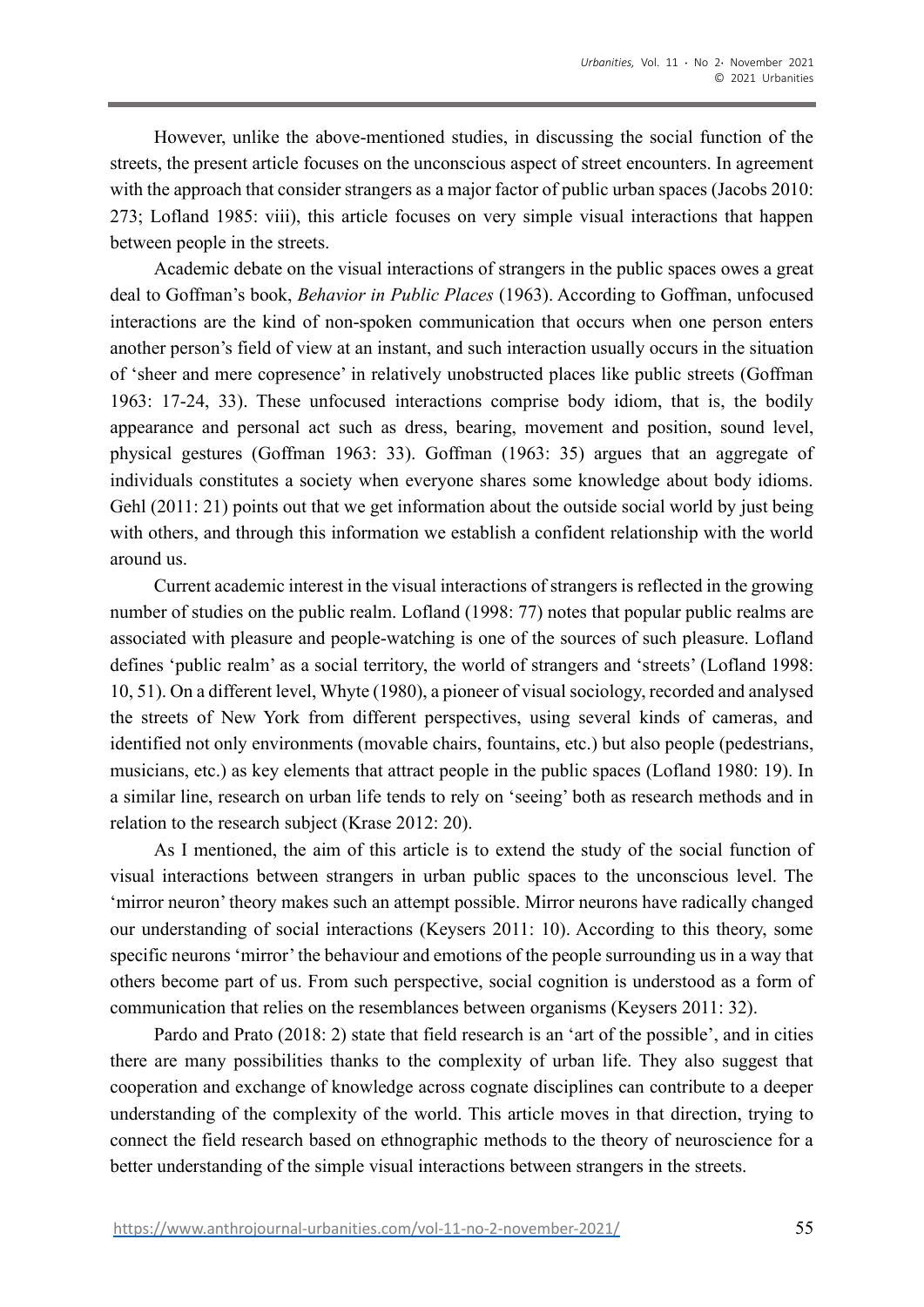#### **A Bath of Multitude, Intercorporeality and Mirror neurons**

In the early 1990s, a team led by Rizzolatti discovered mirror neurons in a macaque monkey; they were described as neurons that are activated not only when directly executing a motion but also when observing the motion of others (Rizzolatti and Sinigaglia 2008: x-xi). Further discovery was made by Fogassi et al. (2005: 664-665), who found out that mirror neurons differentiate various intentions hidden under the same motion. At the same time, fMRI and PET revealed that such mirror neurons also exist in the human brain (Heyes 2010: 578; Keysers 2011: 42-45; Rizzolatti and Craighero 2004: 175-6). In particular, fMRI largely contributed to specifying where mirror neurons are located in the human brain (Rizzolatti and Sinigaglia 2008: 119).

Mirror neurons in the human brain are more complex than those in the monkey brain. To begin with, while the latter respond only in the transitive motions with the object, the former are also activated by the intransitive actions (Rizzolatti and Sinigaglia 2008: 117). Moreover, mirror neurons were discovered in wider areas of the human brain than in the monkey brain (Keysers 2011: 45-47). Finally, human mirror neurons are involved in a wide range of social cognition tasks as well as performing a specialized role in action understanding (Heyes 2010: 576-581). Heyes (2010: 579) enumerated and analysed the experiments carried out by Calvo-Merino et al. (2005) and Haslinger et al. (2005), among others, which showed that the activation of mirror neurons can be modulated by observation, sensory stimulation and learning. He concluded that the above-mentioned differences between monkeys and human beings can be explained by the different growth of the mirror neuron system. Several experiments also showed that mirror neurons may change even after becoming adults (Bastiaansen et al. 2011, Lahav et al. 2007). Furthermore, Rizzolatti and Sinigaglia (2008: 192) have argued that the elaboration of the mirror neuron system requires a potentially shared space for action; similarly, Bauer (2006: 54) has suggested that mirror neurons do not develop without a partner.

Some scholars have gone beyond 'action understanding' and tried to explain empathy with neural mirroring. It must be noted, however, that even long before the discovery of mirror neurons, authors like Baudelaire and Merleau-Ponty were interested in 'the direct communication between bodies'. For example, Baudelaire's prose poem 'Crowd' gives an excellent insight into the intuitive communication experienced among the mass, the main agent of modern cities.

'It is not given to every man to take a bath of multitude; enjoying a crowd is an art [...] The poet enjoys the incomparable privilege of being able to be himself or some one else, as he chooses. Like those wandering souls who go looking for a body, he enters as he likes into each man's personality. [...] The solitary and thoughtful stroller finds a singular intoxication in this universal communion. The man who loves to lose himself in a crowd enjoys feverish delights that the egoist locked up in himself as in a box, and the slothful man like a mollusc in his shell, will be eternally deprived of. He adopts as his own all the occupations, all the joys and all the sorrows that chance offers.' (Baudelaire 1970: 20).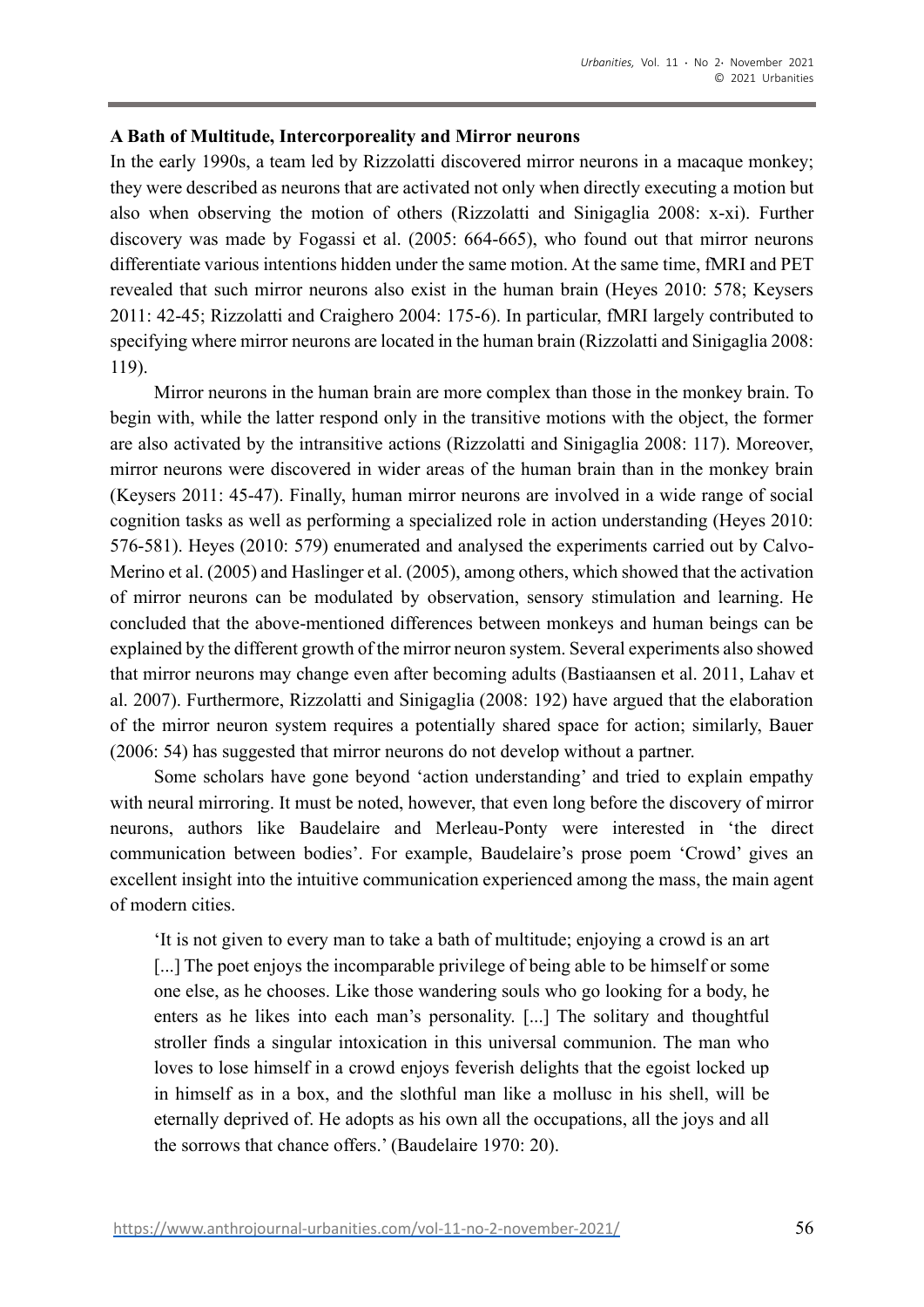In Baudelaire's poem, 'a bath of multitude' is the privilege of being able to be oneself or someone else. The subject who takes the bath is 'the poet' who loves to lose himself in a crowd and adopts as his own all the occupation, all the joys and all the sorrows of the crowd. On the opposite side is 'the egoist locked up in himself as in a box' or 'the slothful man like a mollusc in his shell'. In conclusion, a bath of multitude is a metaphor for a kind of communication that breaks the boundary between one's body and another person's body.

In *Phénoménologie de la Perception* (1945), the philosopher Merleau-Ponty elaborates his analysis of physical and sensual interactions. Later, he argued that the communication of gestures comes about as if the other person's intention inhabits 'my body and mine his' (Merleau-Ponty 2002: 215), meaning that a person and another person are like organs of one single intercorporeality (Merleau-Ponty 1964: 168). Communication is based on a similar psycho-physical body in that it is precisely my body that perceives the body of the other and discovers a miraculous prolongation of my own intention in the other body (Merleau-Ponty 2002: 411-412). Merleau-Ponty argued for the immediate and direct communication between bodies about 50 years earlier than the discovery of mirror neurons. Contemporary scholars call Merleau-Ponty's theorization 'intercorporeality' (Tanaka 2015: 460-461), and this concept supplies a theoretical basis to neuroscientific analyses on empathy (Gallese 2009: 526).

Singer et al. (2004) and Wicker et al. (2003) draw on their experimental results to argue that visual stimuli cause neural mirroring. Thus, people can obtain emotional empathy or intuitive perception of the pain or disgust experienced by others.

Inspired by this diverse literature, in this article I look at very simple and basic visual interactions — that is, 'seeing other bodies and showing one's own body' — that take place in public or semi-public spaces. The discussion attempts to contribute to extending the social meaning of such visual interactions to the unconscious aspects.

## **Visual Interactions between Strangers**

## *Field Sites: Alleys and Transparent Cafes*

I carried out fieldwork in the spaces where visual interactions between strangers take place in real-time. The aim was to collect not opinions based on memory but the feeling when the interactions occurred. Initially, I planned to conduct fieldwork only in alleys. In Seoul, the alley is the space where, traditionally, communal relationships occur (Cho 2015: 78). However, since the 1980s, the Housing Redevelopment Project of the Seoul government has prompted the replacement of low-density residential areas inhabited by low-income people with expensive high-rise apartment complexes; as a consequence, the alleys have almost disappeared (Cho 2015: 52-53). According to Hwang (2005: 71), the 'loss' of social interactions in the alleys is a phenomenon found across many cities in South Korea. Nevertheless, Seoul is a city with many mountains and, therefore, small neighbourhoods with alleys are still located on steep slopes around the foot of the mountains. So, I expected that during the fieldwork it would be easy to discover people sitting in the alleys in these neighbourhoods and to be able to ask them why they were spending time outside their houses.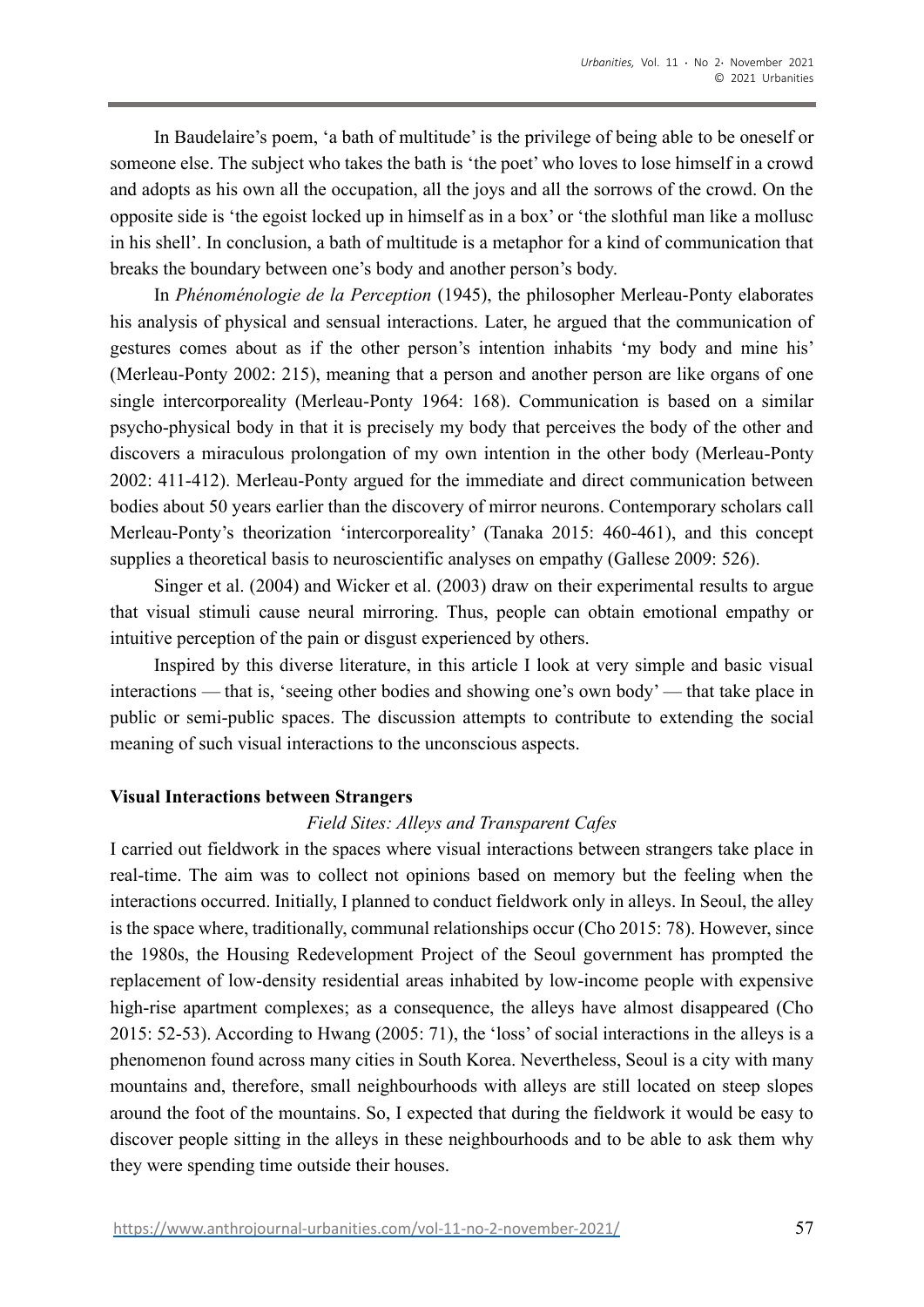During my first field trip in the winter of 2020, while walking around several neighbourhoods located on mountain slopes, I observed a few benches and traditional wooden bedsteads (*pyungsang*) in the alleys of *Heangchon-dong*. I decided that this neighbourhood would be my field site. *Heangchon-dong* is a neighbourhood (*dong*) in *Jongno-gu*. As of 2015, the total population of the neighbourhood was about 4,000 (Seoul Government 2016: 118-120). Geographically, the neighbourhood is located at the bottom of the *Inwang* Mountain, one of four mountains that are connected by the Fortress Wall of Seoul, a traditional fortress in old Seoul.

However, when early summer arrived and the weather got warm, I did not see people sitting in the alleys. The exception were old people sitting outside the open front yard of the community centre for the elderly (*gyungro-dang*) <sup>2</sup> and a few elderly females chatting while trimming vegetables on the cement porch of Sr-3's house. Sr-3 is one of the senior citizens whom I interviewed. I use the numbered acronyms Sr-1, Sr-2, and so on, to maintain the anonymity of my interlocutors. I soon realized that chance encounters with the chosen group of elderly people would not be easy; they were mainly affected by the weather conditions, like the rainy season or heat waves, and, later, by the severity of the COVID-19 emergency measures. Thus, I identified the 'transparent' cafes as an additional field site. The expression 'transparent cafe' refers to a cafe with glass-curtain walls, which fosters a relationship of 'mutual intrusion' between streets and cafes. In other words, thanks to the transparent walls, pedestrians can see cafe customers sitting by windows; at the same time, cafe customers can see passers-by and enjoy the street landscape.

While wandering the streets, I saw cafe customers sitting by the window of the transparent cafes, although there were other seats available inside the cafes, and wondered why they chose those specific seats. Architect Gyeong-hwan Chun (the representative of the architect's office, Deep Scenery) whom I interviewed, notes that cafes with glass-curtain walls have been popular since the early 1990s in Seoul. According to him, this type of cafe appeared for the first time in *Apgujeong-dong* and then expanded to *Sinchon*. More specifically, the cafe 'Bodyguard', which opened in *Apgujeong-dong* in 1993, is considered the first transparent cafe with glass-curtain walls. The KBS news of 9 June 1994 refers to the transparent cafes around *Gangnam* and *Sinchon* as 'so-called Bodyguard cafes'.

In architectural history, the fashion of glass walls is the result not only of new techniques, such as curtain walls and steel frames, but also of a new conception of 'space-time' (Giedion 1969: 430, 483-492, 598-599). This new conception emerged at the beginning of the 20th century, following attempts to integrate space and time in various fields such as science, art and architecture. The space-time is characterized by a 'simultaneity' that allows perspectives from various angles and 'the interpenetration' between inner and outer space (Giedion 1969: ivi, 436, 445, 529). Today, glass contributes greatly to realizing this concept in architecture, of which transparent cafes with glass walls are a representative example.

<sup>2</sup> In Seoul, there is at least one *gyungro-dang* in the administrative division of *dong*.

[https://www.anthrojournal-urbanities.com/vol-11-no-2-november-2021/](https://www.anthrojournal-urbanities.com/?page_id=1361&preview=true) 58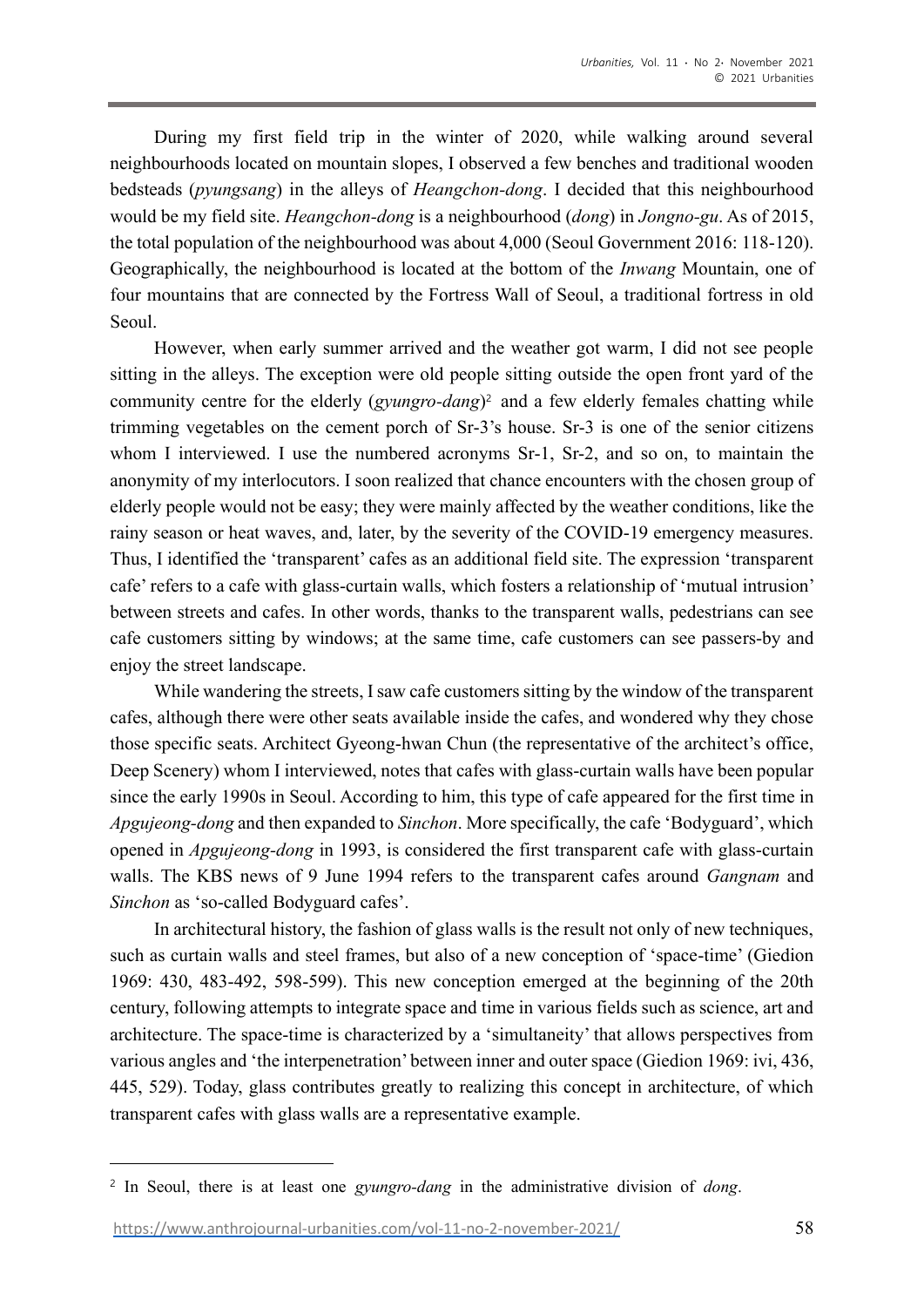Eventually, I decided that my research sites would be the alleys in *Heangchon-dong* and the four transparent cafes located in *Mangwon-dong* and *Changcheon-dong*. For the collection of ethnographic material, I found three methods particularly relevant; walking, interviews and questionnaires. Walking helped me to identify the features of the streets and discover suitable sites for the fieldwork. Also, walking was a way to find potential interviewees. I carried out interviews with the elderly sitting by the *gyungro-dang* and in the alleys. According to a staff of *Gyonam-dong* Community Service Office, as of 2020, the total number of members of the *gyungro-dang* in *Heangchon-dong* is 36. Of these, 10 senior citizens were interviewed. A shortanswers questionnaire was used instead for customers of the transparent cafes in *Changcheon*dong and Mangwon-dong.<sup>3</sup> Because the two selected neighbourhoods were crowded with transparent cafes, I could easily move to a different cafe in case the owner or staff did not allow me to distribute the questionnaire, or if there were no customers sitting by the window. Let me explain why I used questionnaires instead of interviews in the cafes.

In the last decade, the number of cafes in Seoul has sharply increased, to the point that it is called a 'City of Cafes'. Cafes are now used not only as places for drinking tea or meeting people but also as reading rooms, study rooms or offices (Jun and Kim 2021: 30-44; Kim 2019: 3-5). The increase in the number of cafes can be partly explained with the individualized, residential instability, and employment difficulties in Korean society (Jun and Kim 2021: 44). Generally, cafes are not a place where one would talk to strangers. Furthermore, the COVID-19 pandemic made it more difficult to conduct interviews indoors. So, instead of interviewing them, I asked cafe customers sitting by the window to fill in a questionnaire. A total of 10 people — 9 cafe customers and 1 employee — completed the questionnaire. The staff volunteered to complete the questionnaire.

## *The Senior Citizens in the Alleys*

Interviews in the alleys were carried out among old people who were sitting at the two aforementioned places; that is, the yard of the *gyungro-dang* and the porch of Sr-3's house. I did not collect personal information such as the name or age of the elderly. As I mentioned earlier, interviewees were identified by a number added to the abbreviation for 'Senior' ('Sr'); thus, I shall refer to them as Sr-1, Sr-2, and so on. The interviews were carried out intermittently, from June to September 2020, avoiding the periods when the number of COVID-19 infections sharply increased and the summer rainy season (*jangma*) which lasted 54 days.

<sup>3</sup> *Mangwon-dong* a neighbourhood in *Mapo-gu*, and *Changcheon-dong* a neighbourhood in *Sinc hon*.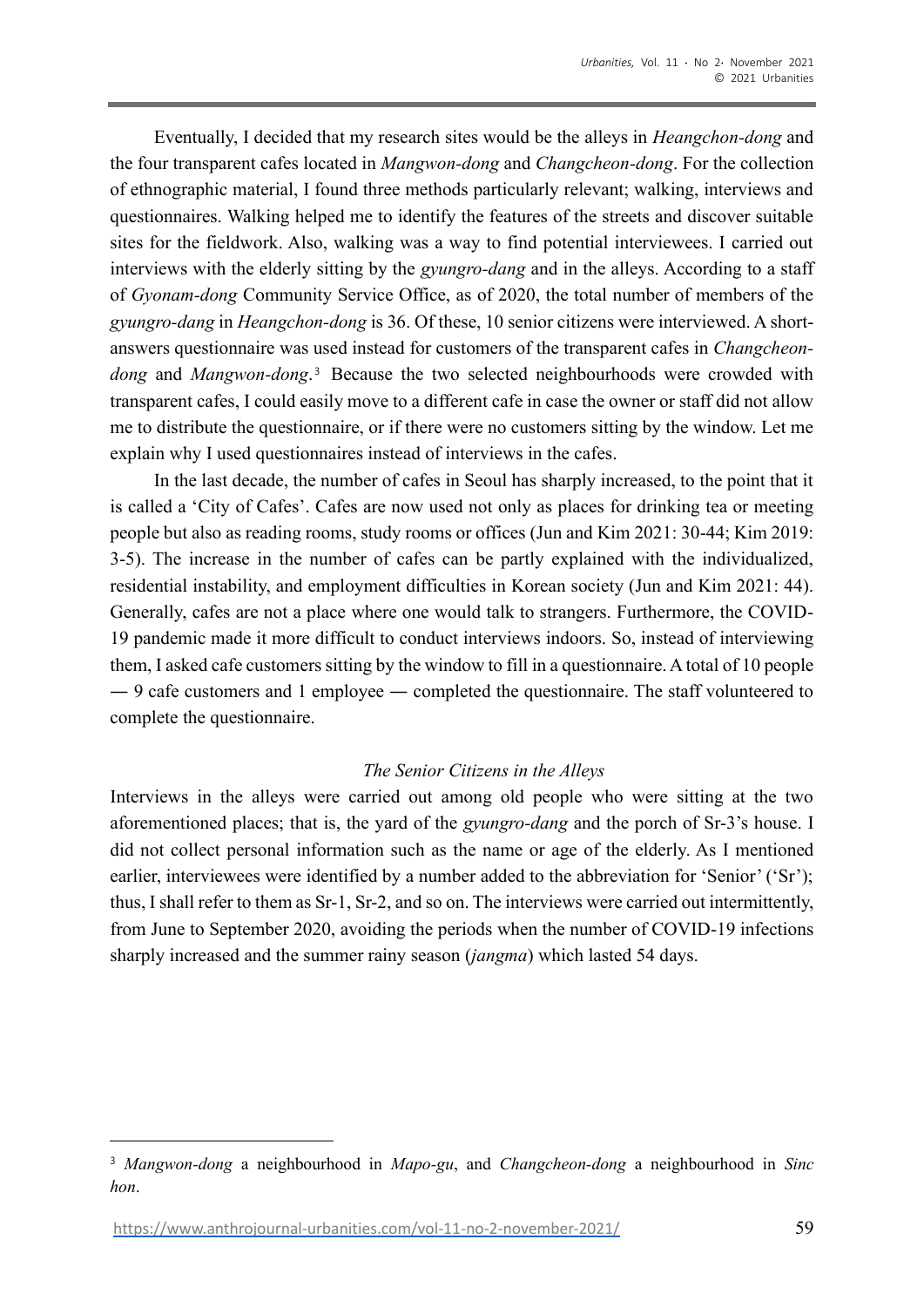

Figure 1. The benches in front of the *gyungro-dang*. Photograph by Kim Young-Jin.

Sr-1, Sr-2, Sr-3 were interviewed in June, Sr-4 in August, interviews with Sr-5 to Sr-10 were conducted in September. All, except Sr-3 and Sr-6, are female and were interviewed in the yard of the *gyungro-dang*. Sr-3, female, was interviewed at her house's porch. Sr-6 is the only male interviewee. I came across Sr-6 while he was walking with a stick near the *gyungro-dang*; I asked if I could interview him. Sr-6 agreed, sat in a chair in front of a house near the *gyungrodang* and answered all my questions.

I was told that elderly males usually do not sit on the bench of the centre and that they usually spend time at home or walk along the promenade route of the *Inwang* Mountain. Even when senior citizens attended the centre before the COVID-19 pandemic, female seniors and male seniors used different floors: the former stayed on the first floor and the latter on the second floor. The sex ratio of the elderly population in this neighbourhood sharply changes after the age of 75. Specifically, as of 2010, the men ratio per 100 women is 66.3% for the 75-79 years old and 43.30% for the 80-84 years old (Seoul Government 2016: 121). Local residents reported to me that male members are less than 10 among a total of 36 members. This explains the scarce presence of elderly males in the neighbourhood.

Unlike elderly males, elderly females are often seen sitting on the wooden benches of the open yard of the centre. According to Sr-1, the elderly usually stayed inside the centre, but now are sitting in the yard because all *gyungro-dangs* in Seoul have been shut down due to COVID-19 since early February 2020.

*Researcher* (*henceforth, Resch*): I have walked the alleys of the neighbourhood for a few days. But it was hard to see people.

*Sr-1*: Yes. People do not spend a lot of time in the alleys.

*Resch*: Why aren't they coming out?

*Sr-1*: Because of Corona.

*Resch*: Did they spend a lot of time in the alleys before Corona?

*Sr-1*: Oh, the *gyungro-dang* was not closed at that time, so people usually stayed inside the *gyungro-dang*.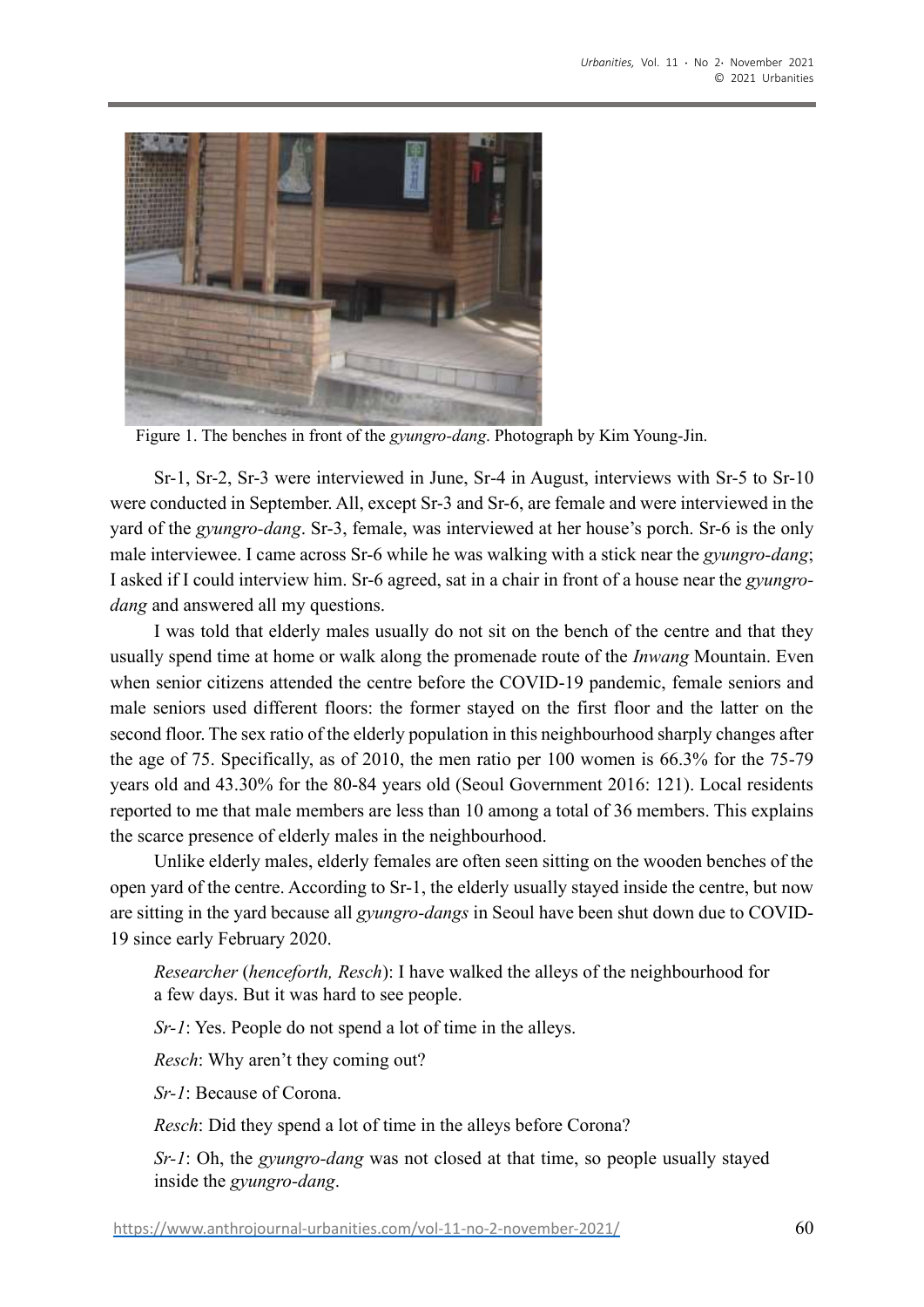*Resch*: You are usually staying indoors?

*Sr-1*: Yes, I am.

*Resch*: So, there are normally not many people in the alleys? Or only these days?

*Sr-1*: No, it was like that in the old days, too. Even when I go to the market, I go fast and come back home by bus.

Usually, elderly females preferred to stay inside the centre rather than in its yard. All female interviewees said that they see people passing by because they now sit in the yard, but they do not enjoy watching strangers. Nevertheless, they prefer to sit in this yard rather than staying at home on their own. Sr-2 said that she prefers to stay in this yard because she can meet people. Sr-4 explained:

'It is good because this yard is cool and I can hear people's voices. It is better coming here than only changing the channel on television at home.' (Sr-4)

The senior citizens of *Heangchon-dong* generally spend most of their time in the neighbourhood, except when they go to markets, cathedrals, churches or the *Jongno* Culture and Sports Centre. Sr-10 said, 'The rich can go around in their own cars. But in our case, we all go to *Youngcheon* market, at best'. This traditional market is a few bus-stops away. Their daily interactions, too, were centred among the neighbours. Sr-2 said, 'On the day when I do not meet any acquaintance in this yard, I am a little depressed and disappointed'.

Sr-3 also said that she feels 'disappointed' on the day when she does not see neighbours. She cannot take long walks because of health problems. So, she usually meets neighbours outside her house. She used the word 'cool', to describe how she feels when sitting on the porch in front of her house. Then she added that while the inside of her house is also cool because of being airy, it is enjoyable talking to and playing with neighbours coming and going by the house. Therefore, 'cool' can be interpreted as expressing both emotion and temperature.

*Resch*: Do you feel depressed on the day you do not see any neighbours?

*Sr-3*: I feel disappointed when there is no acquaintance in the alley.

*Resch*: Is there a difference between staying inside and sitting in front of your house?

*Sr-3*: Oh, it is cool when I am sitting here. When I come out of my house, then I can see people coming and going. But my house is cool, too. Even though other houses might be hot, my house is airy if I open that door [she points at a door inside her house]. So, the inside of my house is cool. Nonetheless, when I stay here, neighbours who pass by sit and play. I am sitting here because it is enjoyable.

When I asked, 'How do you feel when strangers passing by in the alley look at you?', I got two different answers, split equally among the interviewees. Sr-1, Sr-2, Sr-3 and Sr-8 answered 'I feel uncomfortable', while Sr-4, Sr-5, Sr-7 and Sr-9 said 'I do not care about it'. Most of them could not explain the reason for their answer. Only Sr-5 said, 'I don't care about it. They have eyes. So, they can look at me'.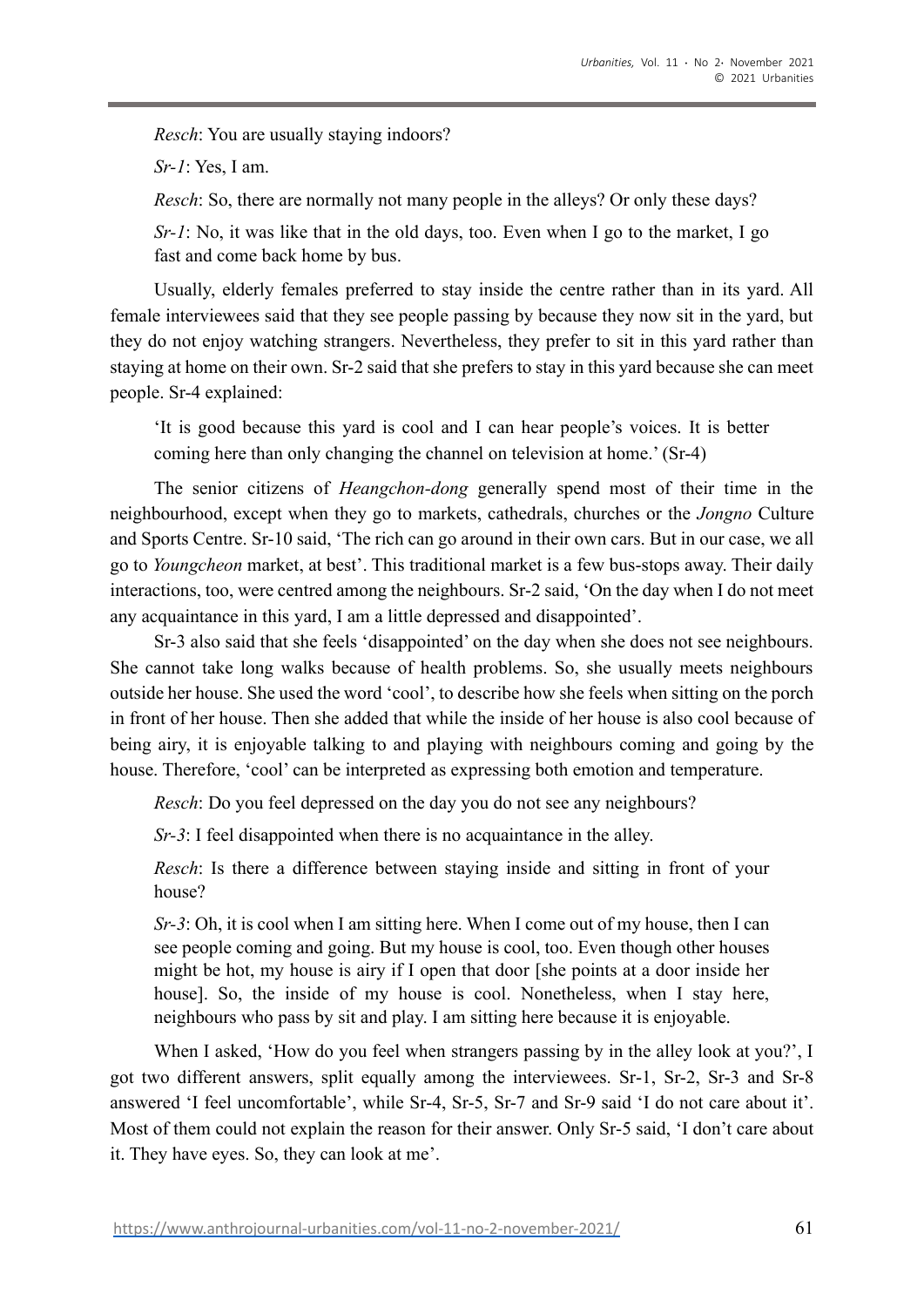Besides, two elderly people pointed out that there had been changes after the COVID-19 pandemic. For example, in answering the question, 'Why do you feel uncomfortable when strangers look at you?', Sr-6 said:

'It's a thin story! We do not know whether they have a disease or not. People do not talk to each other even though they pass by each other. […] Before, people were kind to each other, had a conversation even with strangers in the park. […] There's absolutely no such person these days!' (Sr-6)

While answering the question, Sr-6's feelings ran high and he left abruptly without saying goodbye.

Another interviewee, Sr-10, complained that, after the COVID-19 pandemic, she felt hostility from strangers' glances; before, she said, she did not have this feeling. It must be pointed out that the Korean government began to implement Social Distancing in February 2020, forcing people to use masks and maintain a physical distance of 2 meters in both public and business places.

'Before Corona, it was okay. These days, I am scared of people's eyes. I feel hostility from people's eyes. [...] These days, I am scared even of the youth of the neighbourhood.' (Sr-10)

Then, I asked whether senior citizens look in the mirror and care about their clothes before they go to the yard of the centre. Most interviewees said that they usually do so when they go out. For instance, Sr-2 answered:

'When I go out of my home, I change my clothes and care about my appearance. [...] Anyway, I care little about the clothes but I change at least a top when I go out.' (Sr-2)

I asked why elderly people care about their appearance. Sr-1 answered, 'Because of meeting people' and Sr-2 said, 'Because neat is better than dirty when one comes into contact with people'.

To recap, the interviews I carried out among elderly people in *Haengchon-dong* show that they began to get together in the front yard of the *gyungro-dang* after the COVID-19 pandemic. Instead, before the pandemic, they spent much of their time inside the centre; furthermore, they did not often go outside the neighbourhood. Therefore, they did not have many opportunities to come face to face with strangers in their everyday lives. However, we have also seen that a few elderly women gathered for a chat on the cement porch of Sr-3's house. When I asked the elderly women sitting on the benches and the cement porch how they felt when strangers looked at them, half said that they felt uncomfortable, while the other half said that they did not care. I shall compare this material with the responses of the transparent cafe customers, which I will present in the next sub-section. Let me anticipate that I found a negative response to strangers' glances more among the elderly sitting in the alleys than among the transparent cafe customers.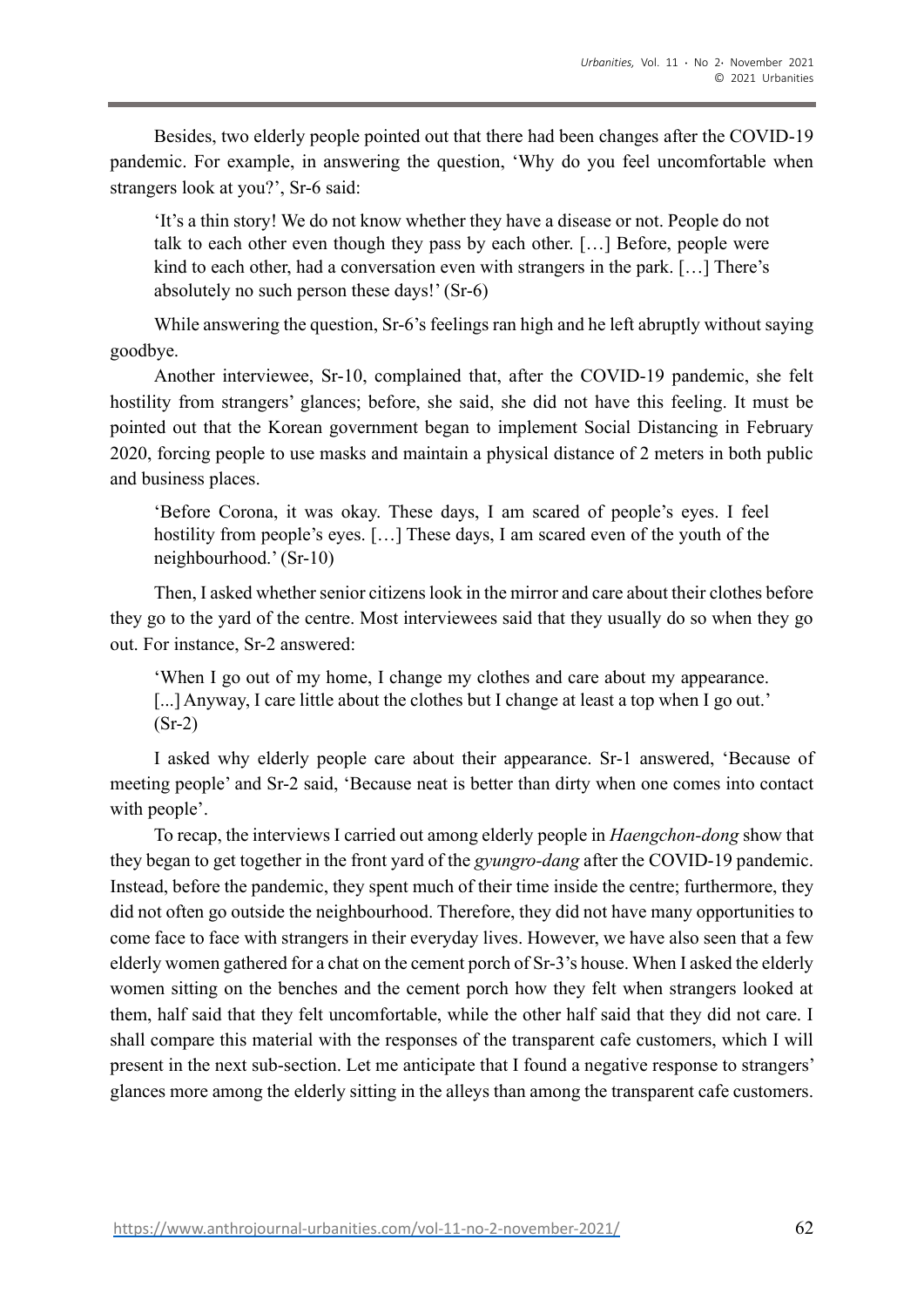# *Customers Sitting by Windows of 'Transparent' Cafes*

The transparent walls of cafes reveal the entire body of a customer sitting inside, from head to toe. Through such a large window, the customers can see the street landscapes and, at the same time, become part of the street landscape. The present study focused on the visual interaction between street pedestrians and cafe customers that happens at this kind of cafe.



Figure 2. The transparent walls of Personal Coffee. Photograph by Kim Young-Jin.

The questionnaire survey was carried out focusing on the customers sitting by the window in four cafes, from June to July 2020. The cafes were 'Starbucks' and 'Hollys' in *Changcheondong*, and 'Offnen' and 'Personal Coffee' in *Mangwon-dong*. For reference, the word, Offnen, means 'to open' in German. A total of 10 persons completed the questionnaire and the results are as follows. All respondents said that they preferred window seats, 'because of being able to see outside scenery'. The exceptions were Respondent-C (henceforth, Respt-C) and Respt-D (see Table 1). Respt-C said, 'As it is bright'; Respt-D said, 'I can concentrate easily'.

| <b>Respt</b> | sex | age        | Q-2: (If you prefer to window seats) What is the reason?                                  |  |  |
|--------------|-----|------------|-------------------------------------------------------------------------------------------|--|--|
| A            | F   | early 20s  | Because of good view.                                                                     |  |  |
| B            | F   | early 20s  | I feel good because I can see the outside.                                                |  |  |
| C            | М   | late $20s$ | As it is bright.                                                                          |  |  |
| D            | M   | late $20s$ | I can concentrate easily as my eyes do not go onto the place<br>where sound comes out.    |  |  |
| E            | M   | late $20s$ | I like the seat to watch the outdoor scenery. As it is open.                              |  |  |
| F            | F   | early 20s  | Because of watching outside the windows and looking at people<br>passing by.              |  |  |
| G            | F   | late 20s   | Because I can watch outside the window.                                                   |  |  |
| H            | F   | early 20s  | I like watching people passing by, nature, etc. I like open areas<br>as it is not stuffy. |  |  |
| T            | M   | early 20s  | Because I like watching the street landscapes from window seats.                          |  |  |
| J            | F   | late $20s$ | Because I like being in an open space.                                                    |  |  |

Table 1. Answers to Q-2.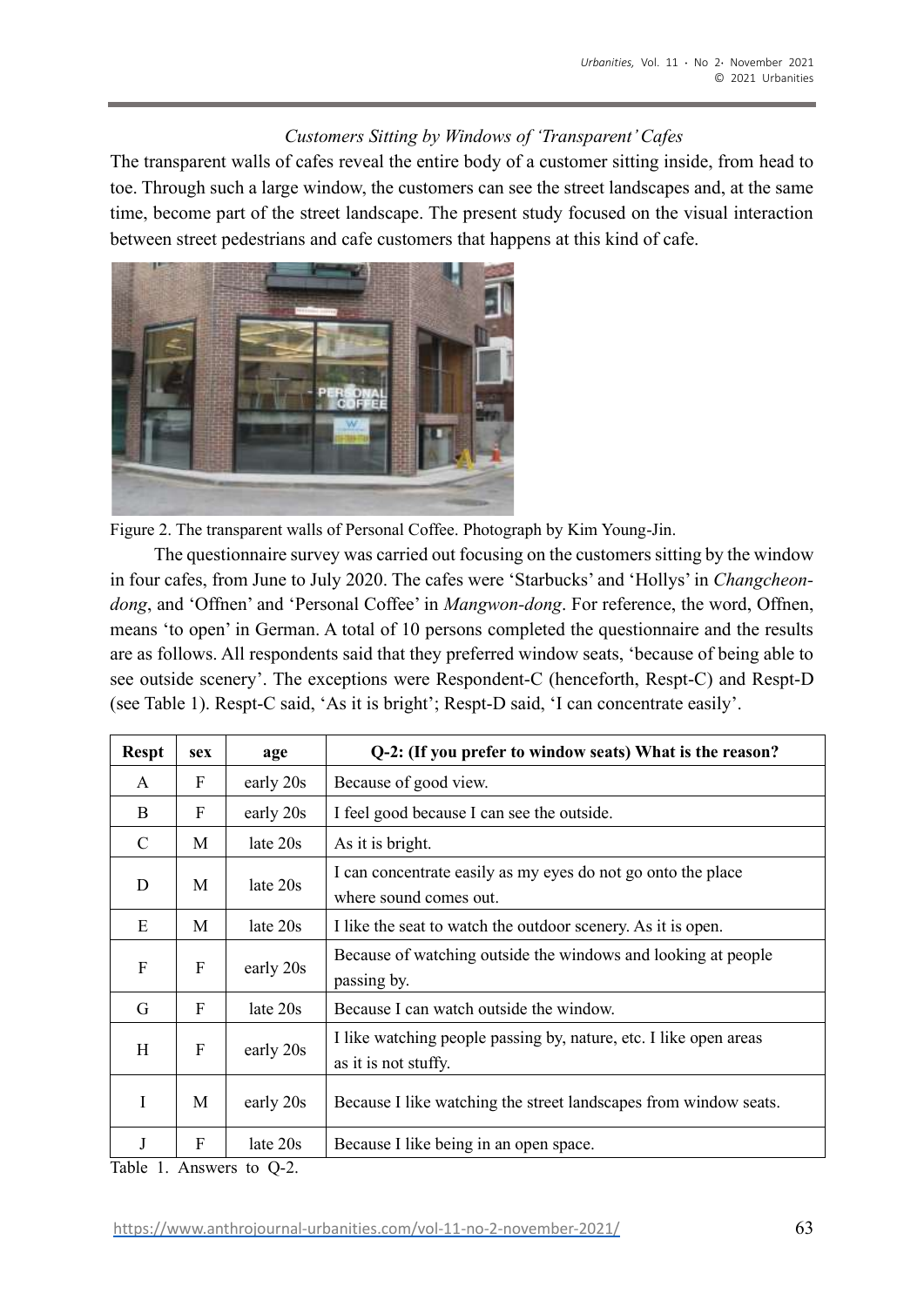The third question (Q-3) was 'Do you feel uncomfortable when people walking in the streets see you?' 9 of 10 respondents answered 'No' to this question. Respt-D said 'Yes'. Those who said 'No' explained their answer as follows (see also Table 2). Respt-C, Respt-F, Respt-J gave a tautological answer, saying, 'I don't care about other people's glances' but gave no explanation as to why they do not care about other people's glances. Respt-B, Respt-G and Respt-H replied, 'Because I know that people are not interested in others'. This statement is interesting when compared to those by elderly people. None of the elderly people mentioned the nature of strangers' glances. However, many of the cafe customers referred to the nature of the public's glances.

Looking at the other answers, Respt-A answered, 'As I am sitting on the second floor, I do not make eye contact'; Respt-E said, 'I am not conscious of others' glances when I focus on work'; Respt-I said, 'Because I also look at people inside cafes when walking in the streets'. Respt-I's answer deserves some attention in that he took a reciprocity position: 'you can do it because I do it'.

| <b>Respt</b>  | $Q-3$          | Q-4: (If not uncomfortable) What is the reason?                                                                                   |  |  |  |  |
|---------------|----------------|-----------------------------------------------------------------------------------------------------------------------------------|--|--|--|--|
| A             | No.            | As I am sitting the second floor, I do not make eye contact.                                                                      |  |  |  |  |
| B             | No.            | I don't think that, usually, people are interested in others.                                                                     |  |  |  |  |
| $\mathcal{C}$ | N <sub>o</sub> | I don't care.                                                                                                                     |  |  |  |  |
| D             | Yes            | I intend to avoid the seats with too wider windows. I do not like that strangers<br>see me and that I make eye contact with them. |  |  |  |  |
| E             | N <sub>o</sub> | I am not conscious of others' glance when I focus on work.                                                                        |  |  |  |  |
| F             | No.            | Because I'm not conscious of other's glance.                                                                                      |  |  |  |  |
| G             | N <sub>o</sub> | Because people don't seem to be looking at me.                                                                                    |  |  |  |  |
| H             | No.            | I know that people don't look at other persons attentively.                                                                       |  |  |  |  |
| I             | N <sub>o</sub> | Because I also look at people inside cafes when walking in the streets.                                                           |  |  |  |  |
| J             | N <sub>o</sub> | I became less conscious of people's glance.                                                                                       |  |  |  |  |

Table 2. Answers to Q-3 and Q-4.

The answers given by cafe customers, ranging from 'People could look at me because I look at them' to 'People are not interested in others', show a kind of 'familiarity of mind'. Bauer (2006: 112) states that, thanks to mirror neurons, people can obtain a 'familiarity of mind'; that is, the sense that 'I am basically the same as other people, and other people are basically the same as me' (Bauer 2006: 112). Four cafe customers took strangers' glances for granted as part of people's behaviour. Among the elderly respondents, only Sr-5 gave a similar answer, saying, 'They have eyes. So, they can look at us'.

On the other hand, Respt-D answered 'Yes' to Q-3 and explained, 'I tend to avoid the seats with too wide windows. I do not like that strangers see me and that I make eye contact with them'. He was sitting by the window on the second floor of a cafe and that seat was by a column crossing the window vertically. Thus, he could avoid the glances of both pedestrians and cafe customers. Nonetheless, he answered Q-6 (How are you feeling when looking at the people in the street?) saying, 'I sometimes look at people in order to refresh my mood while studying'.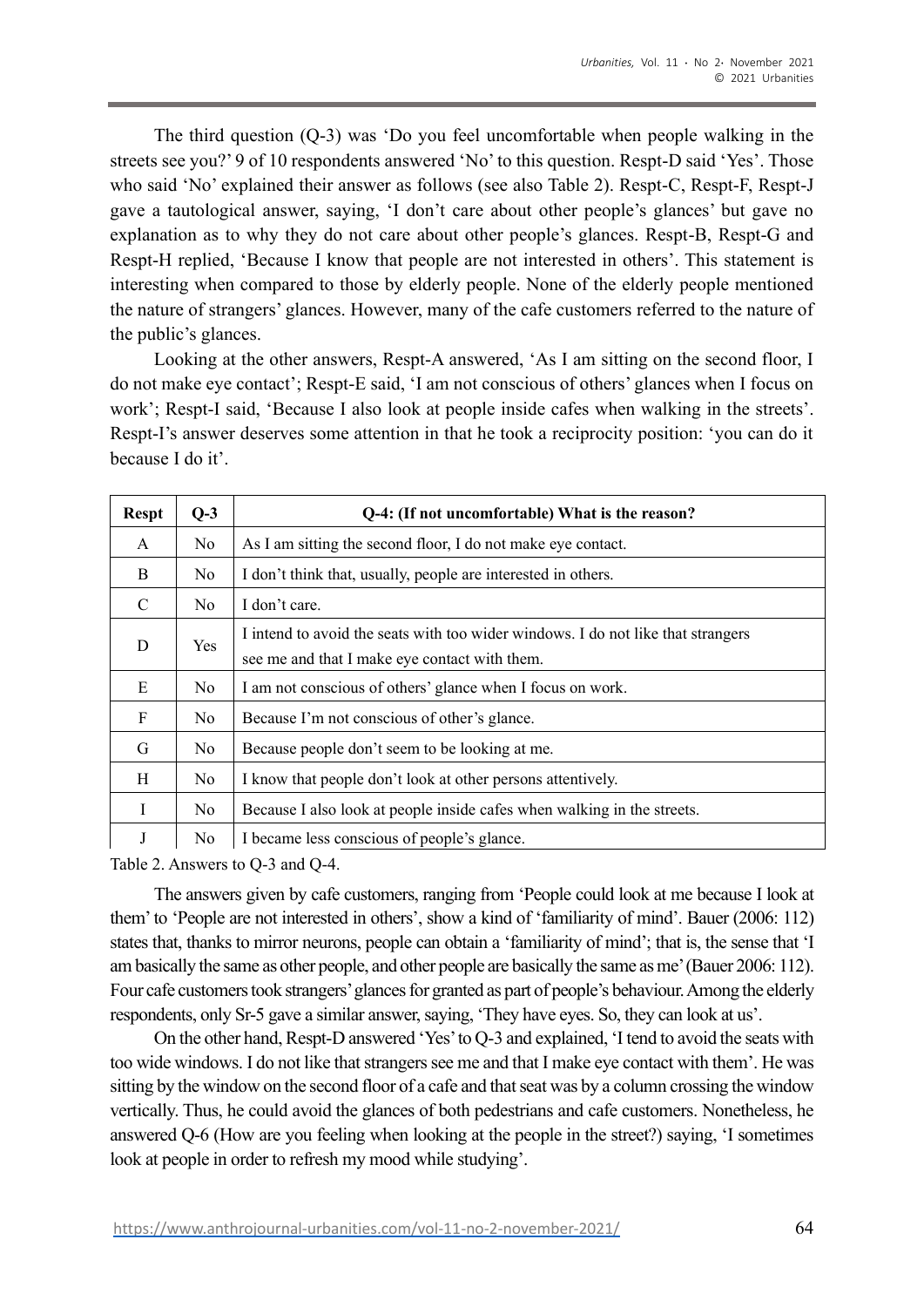| <b>Respt</b>  | $Q-5$      | Q-6: How are you feeling when looking at people in the street?                                                               |  |  |  |
|---------------|------------|------------------------------------------------------------------------------------------------------------------------------|--|--|--|
| A             | Yes        | Vitality and peacefulness.                                                                                                   |  |  |  |
| <sub>B</sub>  | No.        | I also don't care about other people.                                                                                        |  |  |  |
| $\mathcal{C}$ | No.        | I don't pay attention.                                                                                                       |  |  |  |
| D             | Yes        | I don't think anything when I look at them. But I look at them sometimes in<br>order to refresh my mood while studying.      |  |  |  |
| E             | No.        | I don't feel anything.                                                                                                       |  |  |  |
| F             | <b>Yes</b> | It is peaceful. I also wonder what for they come to this street.                                                             |  |  |  |
| G             | <b>Yes</b> | I wonder what kind of life they live.                                                                                        |  |  |  |
| H             | <b>Yes</b> | I get the impression such as 'The baby is cute', 'That man is stylish', etc. I<br>change my mood by looking at other people. |  |  |  |
| I             | Yes        | All people live a busy life.                                                                                                 |  |  |  |
| J             | Yes        | I do not get any feeling.                                                                                                    |  |  |  |

Table 3. Answers to Q-5 and Q-6.

It is interesting that Respt-A felt vitality when looking at pedestrians, despite sitting in a chair. Lee (2011: 37, 49) points out that a kind of 'relationship looking at each other' is established between cafe customers and pedestrians thanks to the transparency of cafe windows. According to Lee, while walking, people look inside cafes; in turn, cafe customers perform a kind of 'walking of sight' by watching pedestrians. Mirror neurons are activated not only by performing an action but also by seeing the behaviour of others. From this perspective, the expression 'walking of sight' is not an exaggeration; beyond a metaphorical expression, it is indeed what happens in the brain.

The last question, 'What kind of image do you want people in the streets to see?' (Q-7), was a multiple-choice question with five options. The results are shown in Table 4. The option '2' was selected 5 times; '4' was selected 3 times, and '5' was selected 2 times. Respt-C did not choose any option. Respt-B and Respt-J chose the options '2' and '4'. Lastly, three respondents choose option '5'; they were Respt-D, Respt-E and Respt-H. In the blank space reserved for additional comments, Respt-D wrote, 'I hope not to give any image'; Respt-E wrote, 'I do not want anything'; and Respt-H wrote, 'Happy'.

| Options    | $(1)$ active | (2) leisurely | $(3)$ social | (4) comfortable | (5) Additional<br>comments |
|------------|--------------|---------------|--------------|-----------------|----------------------------|
| Total Nmb. |              |               |              |                 |                            |

Table 4. Answers to Q-7.

Although Respt-F and Respt-J, had answered Q-3 saying, 'I do not care about others' glances', they responded also to Q-7. Respt-F chose '2 leisurely' and Respt-J '4 comfortable'.

Looking at the answers to the questionnaires given by cafe customers, all in their 20s, we realize that almost all declared that pedestrians' glances did not make them uncomfortable, which is interesting when compared to the responses given by the senior citizens of *Heangchon-*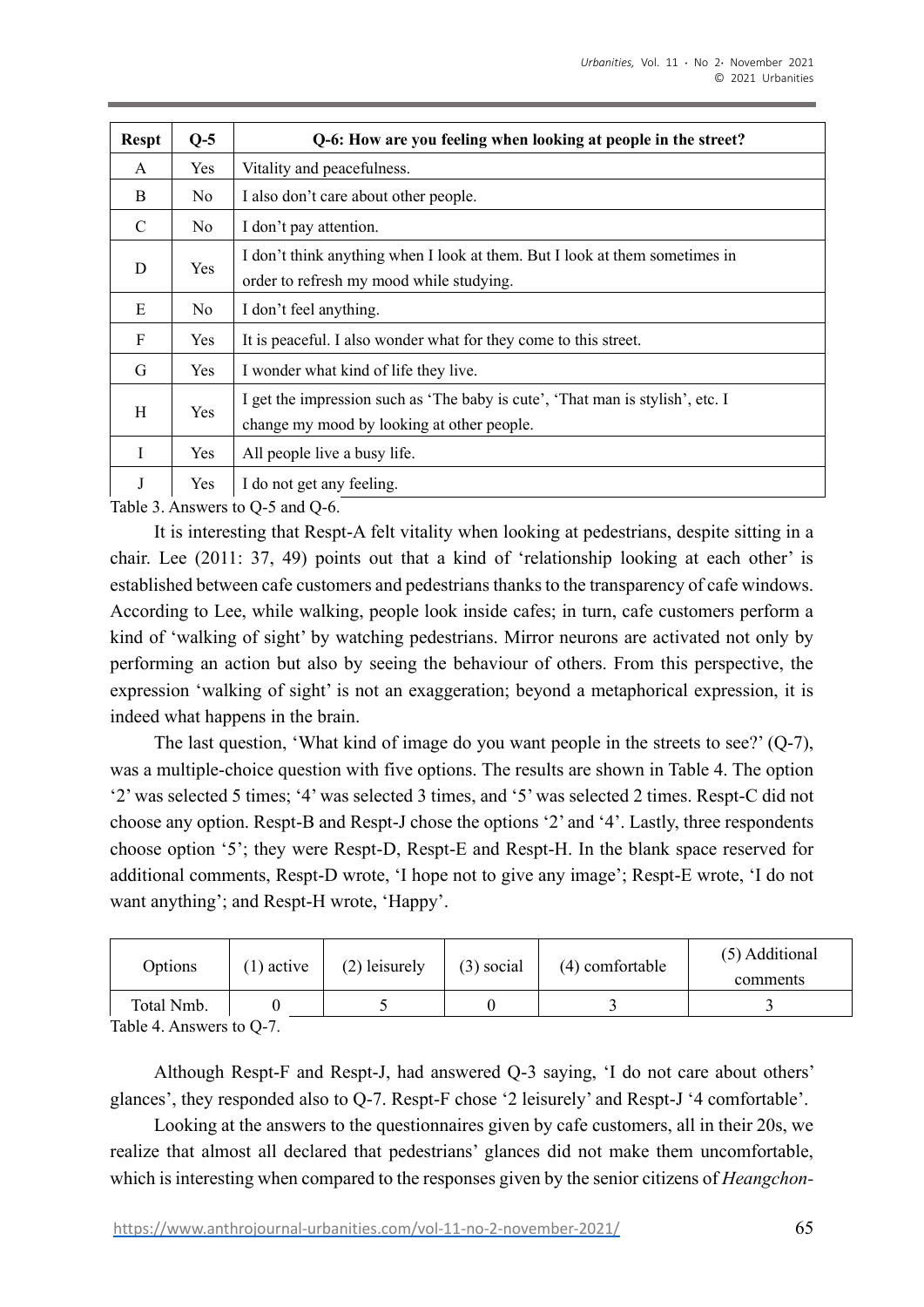*dong*. Half said that they feel uncomfortable when strangers look at them; also, while all elderly people, except Sr-5, could not explain why they feel uncomfortable at strangers' glances, some cafe customers offered a clear explanation.

Respt-B, Respt-G and Respt-H generalized the nature of strangers' glances, saying that people are not usually interested in others. Respt-I took it for granted pedestrians' glances, based on mutual respect. These answers show that there is a kind of 'familiarity of mind' between these respondents and pedestrians. On the other hand, Respt-A mentioned, perhaps ironically, that she felt 'vitality' when looking at pedestrians. Yet, the existence of mirror neurons makes it possible to understand the vitality that she felt despite sitting in a chair, for the mirror neurons in her brain fire not only when she directly performs an activity but also when she sees the other's activity. Today, this function of mirror neurons is applied in rehabilitation therapy for stroke patients. Ertelt et al. (2007: T164) show that action-observation has a positive additional impact on the recovery of motor areas in the brain of stroke patients.

## **Conclusion**

This study has dealt with a very simple visual interaction between strangers, focusing on the two field sites of alleys and transparent cafes. The findings have shown that, first, the reaction to strangers' glances varies depending on people. Second, the number of respondents who said that they felt uncomfortable under the strangers' glances was greater among the elderly sitting in alleys than among cafe customers. Relying on the mirror neuron theory, I have suggested that these differences may be related to the fact that elderly people had fewer opportunities than cafe customers to do neural mirroring with strangers. The former preferred to stay inside the *gyungro-dang* before the COVID-19 pandemic and did not spend much time outside. On the other hand, younger people spent a long time in the cafes, which were crowded with strangers. In short, there was a difference between these two groups in terms of opportunities for visual interactions with strangers.

Mirror neurons make the unconscious and direct communications of bodies possible. Several experiments also show that mirror neurons may grow by stimuli and experience, which leads to the argument that shared spaces and partners are needed for neural mirroring. In the study that I have discussed here, only one among the elderly people explained why they felt uncomfortable when strangers looked at them, whereas many cafe customers mentioned the nature of the strangers' glances. The difference in these responses may be the result of a gap in opportunity for neural mirroring that contributes to forming a kind of 'familiarity of mind'. In conclusion, the visual interactions between strangers in public spaces have a social meaning in that they may give people an opportunity for neuron mirroring with strangers and, as a result, contribute to a greater understanding of strangers or to encouraging the view that others are basically the same as me.

I must point out that the present study has limitations in that there is a great gap in the age range of the participants and the methods applied in studying different participants are different. First, it was originally not intended that the study should belong to two age groups, the elderly and people in their 20s. Second, the former group was interviewed, while the latter was asked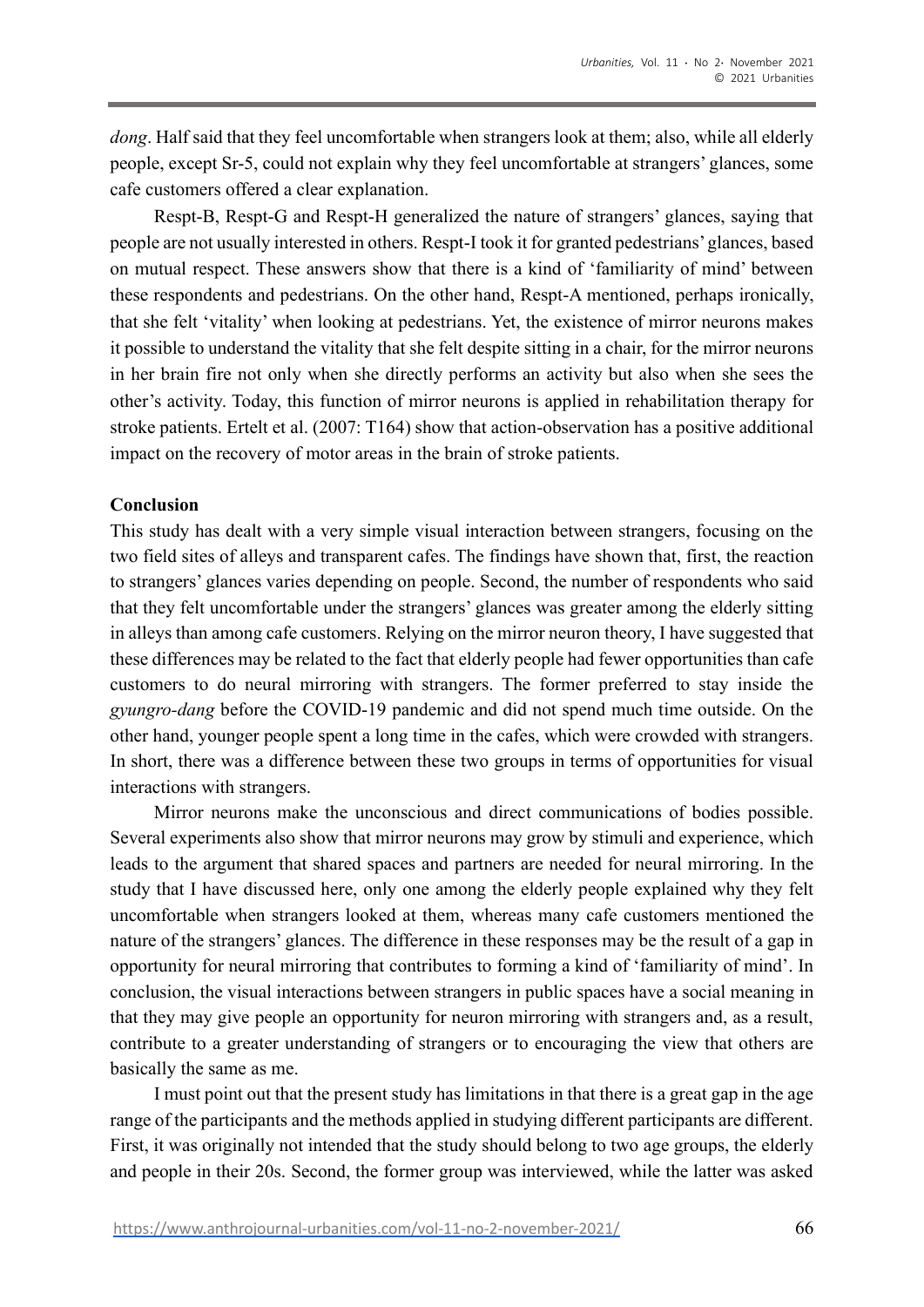to complete a questionnaire. So, the possibility could not be ruled out that the age variable and the different empirical methods applied may have had an influence on the research results. Additionally, the study did not take into account the gender, social class, occupational status and marital status of the participants. These factors need to be addressed in future research.

Nonetheless, the study is meaningful in that it shows that it is not always given that strangers peacefully and naturally look at each other in public or semi-public spaces. Also, it has significantly attempted to connect the mirror neuron theory with urban fieldwork in order to examine the social meaning of simple visual interactions between strangers. Such an attempt lays the foundation for us to consider a very fundamental aspect of the public spaces by extending the discussion on visual interactions between strangers to the unconscious aspect. Ultimately, this endeavour aims to emphasize the social function of public spaces.

Psychological experiments showing that sensory deprivation causes mental disorder or cognitive impairment (Beck 2015: 7; Heron 1956: 53; Kaye 2009: 6) are contributing theoretically to neuroarchitecture, a discipline that deals with the influence of the built environment on the human brain and behaviour. Metzger (2018: 154), the author of *Neuroarchitecture*, notes that, in order to keep the senses alert and healthy, human beings are dependent on experiencing daily the dynamics of sensory fields. He offers various examples of built environment where people can have a multisensory experience. Other experiments demonstrate the positive influence of the built environment on the human brain and body generally, including the correlation between ceiling height and creativity (Meyers-Levy and Zhu 2007: 183), the therapeutic influence of the view through a window (Ulrich 1984: 421), and so on. These scholars point out that the built environment can guarantee multisensory or dynamic stimuli through porosity.

However, the urban space of Seoul is becoming more and more closed. Above all, here the physical exclusiveness of residential areas has become a universal phenomenon (Kim and Choi 2012: 110). This trend results from the fashion of building apartment complexes, coupled with the commercialization of apartments and the deepening of residential segregation (Gelézeau 2007; Kim and Choi 2012: 109). As a result, we see barricades at the entrances of these apartment complexes, a keypad lock installed at the communal entrance and the restricted use of elevators. Spaces for socialization are marked by physical exclusiveness, too. In Seoul, people usually spend their spare time in a walled space like Song-*bang*, Game-*bang* or PC*bang*. This phenomenon is called '*bang* (room) culture' (Song 2004: 88). So, both residential areas and the spaces for social life are characterized by physical exclusiveness. This situation focuses on the public space as an arena for exchanges and for direct contact among diverse persons. It is hoped that this article contributes to bring out the importance of public spaces.

#### **References**

Bastiaansen, J. A., Thioux, M., Nanetti, L., van der Gaag, C., Ketelaars, C., Minderaa, R. and Keysers, C. 2011. Age-Related Increase in Inferior Frontal Gyrus Activity and Social Functioning in Autism Spectrum Disorder. *Biological Psychiatry*, 69 (9): 832-838.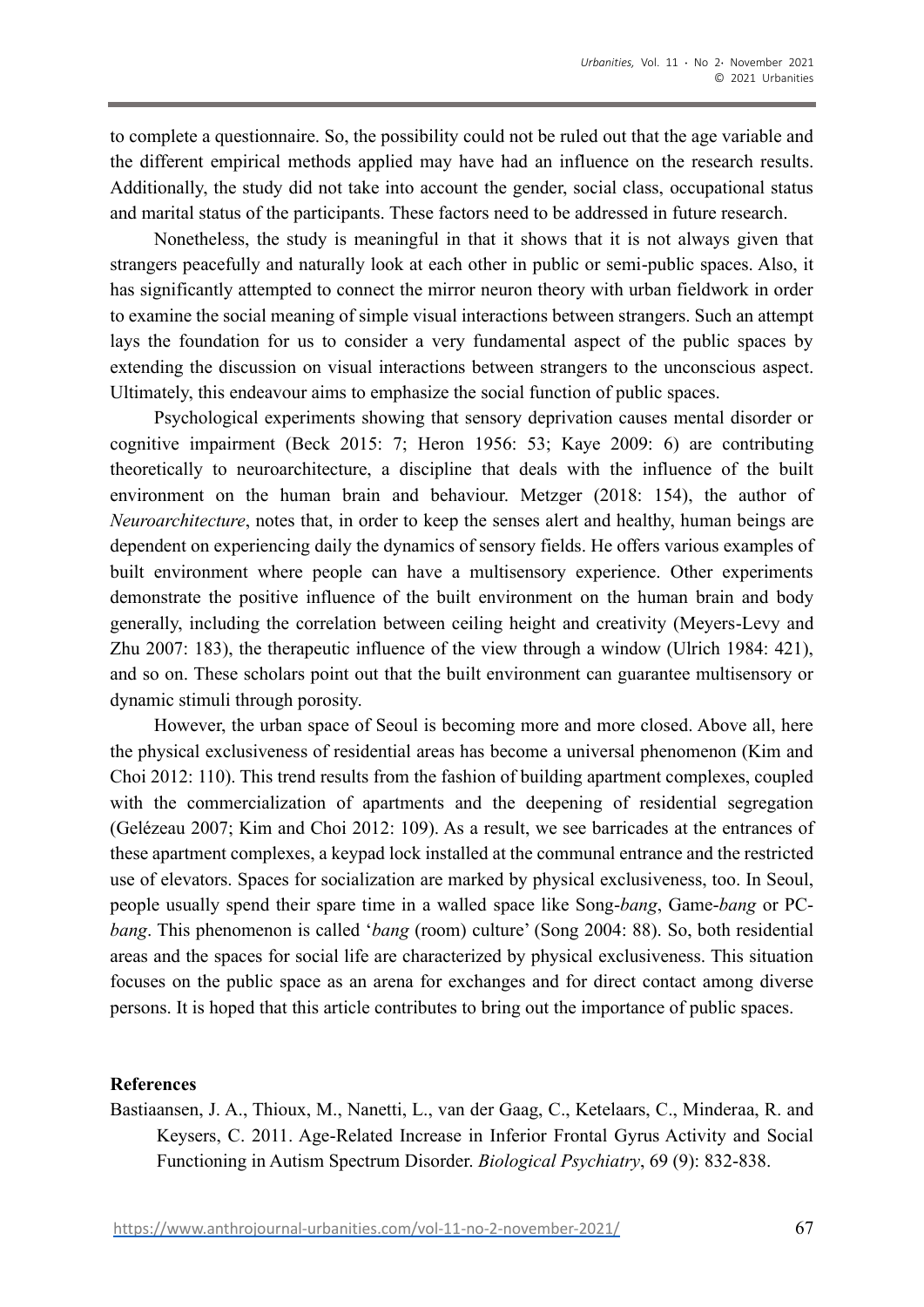- Baudelaire, C. P. 1970. *Paris Spleen* (Translated by Louise Varèse). New York: A New Directions Book.
- Bauer, J. 2006. *Warum ich fuhle, was du f¨uhlst* (*The Psychology of Empathy: How can I Feel your Mind even if you do not Say*, Translated by Mi-ok Lee). Seoul: Ecolivres.
- Beck, A. J. 2015. *Use of Restrictive Housing in U.S. Prisons and Jails, 2011-12*. Special Report of U.S. Department of Justice. Washington, DC: Bureau of Justice Statistics.
- Benjamin, W. 1999. *The Arcades Project* (Translated by Howard Eiland and Kevin McLaughlin). Cambridge: The Belknap Press.
- Calvo-Merino, B., Glaser, D. E., Grezes, J., Passingham, R. E. and Haggard, P. 2005. Action Observation and Acquired Motor Skills: An fMRI study with expert dancers. *Cerebral Cortex*, 15 (8): 1243–1249.
- Cho, Okla. 2015. The Characteristics of Community among Urban Poor in Baeksa Village Based upon Alley Culture. *Cross-Cultural Studies*, 21 (1): 51-85.
- Ertelt, D., Small, S., Solodkin, A., Dettmers, C., McNamara, A., Binkofski, F. and Buccino, G. 2007. Action Observation has a Preactivation on Rehabilitation of Motor Deficits after Stroke. *NeuroImage*, 36: T164-173.
- Fogassi, L., Ferrari, P. F., Gesierich, B., Rozzi, S., Chersi, F. and Rizzolatti, G. 2005. Parietal Lobe: From Action Organization to Intention Understanding. *Science*, 308: 662-667.
- Gallese, V. 2009. Mirror Neurons, Embodied Simulation, and the Neural Basis of Social Identification. *Psychoanalytic Dialogues*, 19: 519-536.
- Gehl, J. 2011. *Life Between Buildings: Using Public Space* (Translated by Jo Koch). Washington: Islandpress.
- Gelézeau, V. 2007. *Apartment Republic: Korean apartment as seen by a French geographer*  (Translated by Hye-yeon Gil). Seoul: Humanitas.
- Giedion, S. 1969. *Space, Time and Architecture: The Growth of a New Tradition*. Cambridge: Harvard University Press.
- Goffman, E. 1963. *Behavior in Public Places: Notes on the social organization of gatherings*. London: Collier-Macmillan.
- Haslinger, B., Erhard, P., Altenmuller, E., Schroeder, U., Boecker, H. and Ceballos-Baumann, A. O. 2005. Transmodal Sensorimotor Networks during Action Observation in Professional Pianists. *Journal of Cognitive Neuroscience*, 17: 282–293.
- Heron, W. 1956. The Pathology of Boredom. *Scientific American*, 196 (1): 52-56
- Heyes, C. 2010. Where do Mirror Neurons Come from? *Neuroscience and Biobehavioral Reviews*, 34: 575-583.
- Holston, J. 1989. *The Modernist City: An Anthropological Critique of Brasilia*. Chicago: University of Chicago Press.
- Hwang, Ikjoo. 2005. Bystreets, Plazas and Parks: An Anthropological Essay on the Formation of Sense of Local Community in the City. *Gern-Chook* (Journal of Architectural Institute of Korea), 49 (1): 69-76.
- Jacobs, J. 2010. The Death and Life of Great American Cities. In G. Bridge and S. Watson (eds), *The Blackwell City Reader*. Chichester, West Sussex: Wiley Blackwell.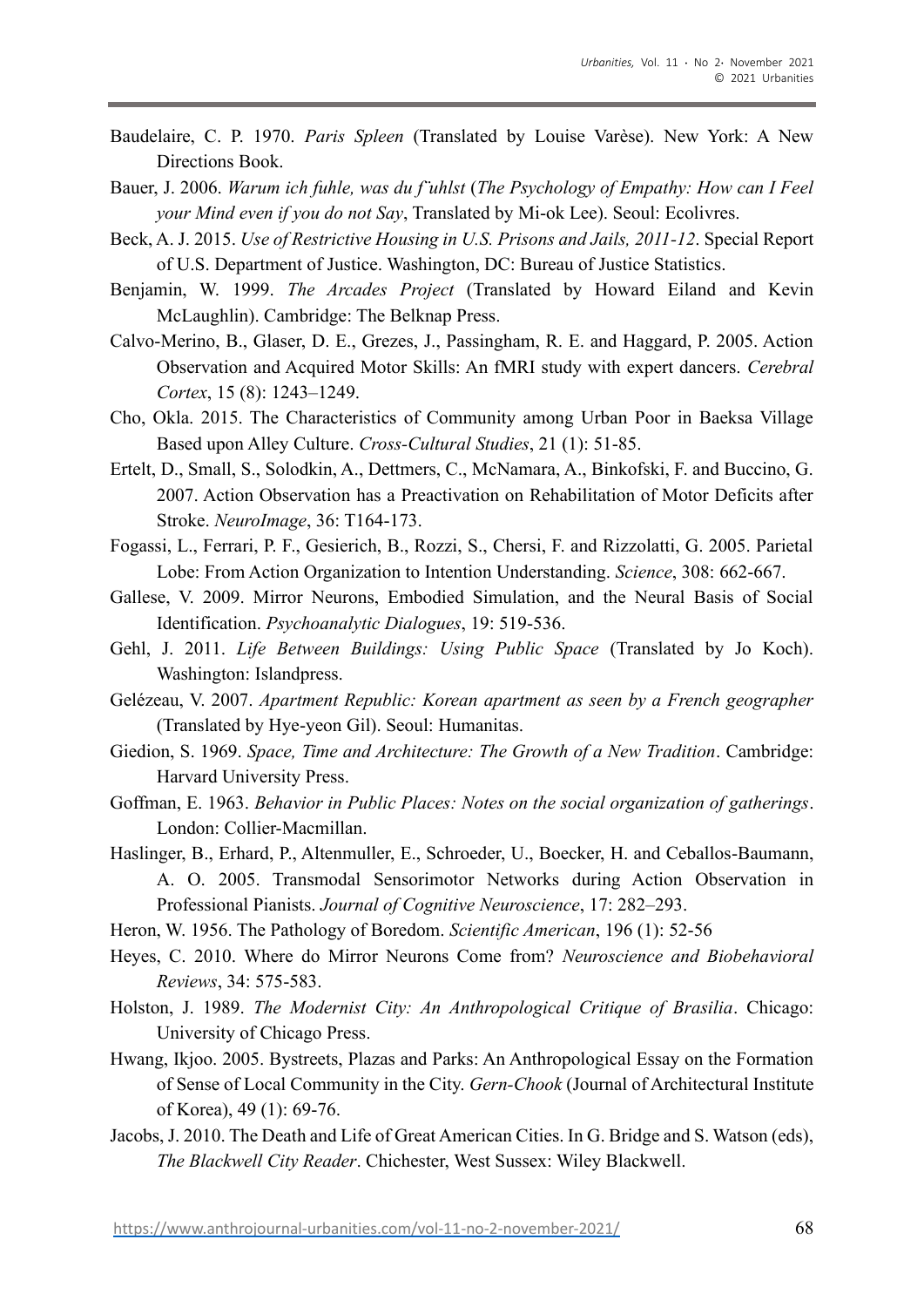- Jun, Sangin and Kim, Meeyoung. 2021. Cafe as a Third Place and Modern Habits of the Heart. *Studies in Urban Humanities*, 13 (1): 29-52.
- Kaye, J. S. 2009. Isolation, Sensory Deprivation, and Sensory Overload: History, Research, and Interrogation Policy from the 1950s to the Present Day. *Guild*, 66: 2–17.
- Keysers, C. 2011. *The Empathic Brain: How the Discovery of Mirror Neurons Changes our Understanding of Human Nature*. Lexington, Ky.: Social Brain Press.
- Kim, Ji-Eun and Choi, Mack-Joong. 2012. Empirical Analyses of Physical Exclusiveness of Multi-family Housing Estates in Seoul and its Socioeconomic Effects. *Journal of the Korean Housing Association*, 23(5): 103-111.
- Kim, Taehwan. 2019. *An Analysis on Status and Market Conditions of Coffee Shops*. KB Research Report. No. 2019-29. Seoul: KB FGMRI.
- Krase, J. 2012. An Argument for Seeing in Urban Social Science. *Urbanities-Journal of Urban Ethnography*, 2 (1): 18-29; [https://www.anthrojournal-urbanities.com/wp](https://www.anthrojournal-urbanities.com/wp-content/uploads/2016/05/3-Krase.pdf)[content/uploads/2016/05/3-Krase.pdf](https://www.anthrojournal-urbanities.com/wp-content/uploads/2016/05/3-Krase.pdf)
- Lahav, A., Saltzman, E. and Schlaug, G. 2007. Action Representation of Sound: Audiomotor Recognition Network while Listening to Newly Acquired Actions. *Journal of. Neuroscience*, 27: 308-314.
- Lee, Suan. 2011. Cafe as Hybrid Spaces and Cultural Scapes of Nomadic Subjects. *Culture and Society*, 10: 34-66.
- Lefebvre, H. 2003. *The Urban Revolution* (Translated by Robert Bononno). Minneapolis: The University of Minnesota Press.
- Lofland, L. 1985. *A World of Strangers: Order and Action in Urban Public Spaces*. New York: Basic Books.
- Lofland, L. 1998. *The Public Realm: Exploring the City's Quintessential Social Territory*. New York: Routledge.
- Low, S. 2014. Spatialities: The Rebirth of Urban Anthropology through Studies of Urban Space. In D. M. Nonini (ed.), *A Companion to Urban Anthropology*. Malden: Wiley Blackwell.
- Merleau-Ponty, M. 1945. *Phénoménologie de la Perception*. Paris: Gallimard.
- Merleau-Ponty, M. 1964. *Signs* (Translated by Richard C. McCleary). Evanston: Northwestern University Press.
- Merleau-Ponty, M. 2002. *Phenomenology of Perception* (Translated by Colin Smith). London and New York: Routledge.
- Metzger, C. 2018. *Neuroarchitecture* (Translated by Rae Walter). Berlin: Jovis.
- Meyers-Levy, J. and Zhu, R. J. 2007. The Influence of Ceiling Height: The Effect of Priming on the Type of Processing That People Use. *Journal of Consumer Research*: 174-186
- Pardo, I. and Prato, G. B. 2018. Introduction: Urban Ethnography Matters—Analytical Strength, Theoretical Value and Significance to Society. In I. Pardo and G. B. Prato (eds), *The Palgrave Handbook of Urban Ethnography*. New York: Palgrave Macmillan.
- Prato, G. B. and Pardo, I. 2013. "Urban Anthropology". *Urbanities-Journal of Urban Ethnography*, 3 (2): 80-110; [https://www.anthrojournal-urbanities.com/docs/tableofcontents\\_5/7-](https://www.anthrojournal-urbanities.com/docs/tableofcontents_5/7-Discussions%20and%20Comments.pdf) [Discussions%20and%20Comments.pdf](https://www.anthrojournal-urbanities.com/docs/tableofcontents_5/7-Discussions%20and%20Comments.pdf)